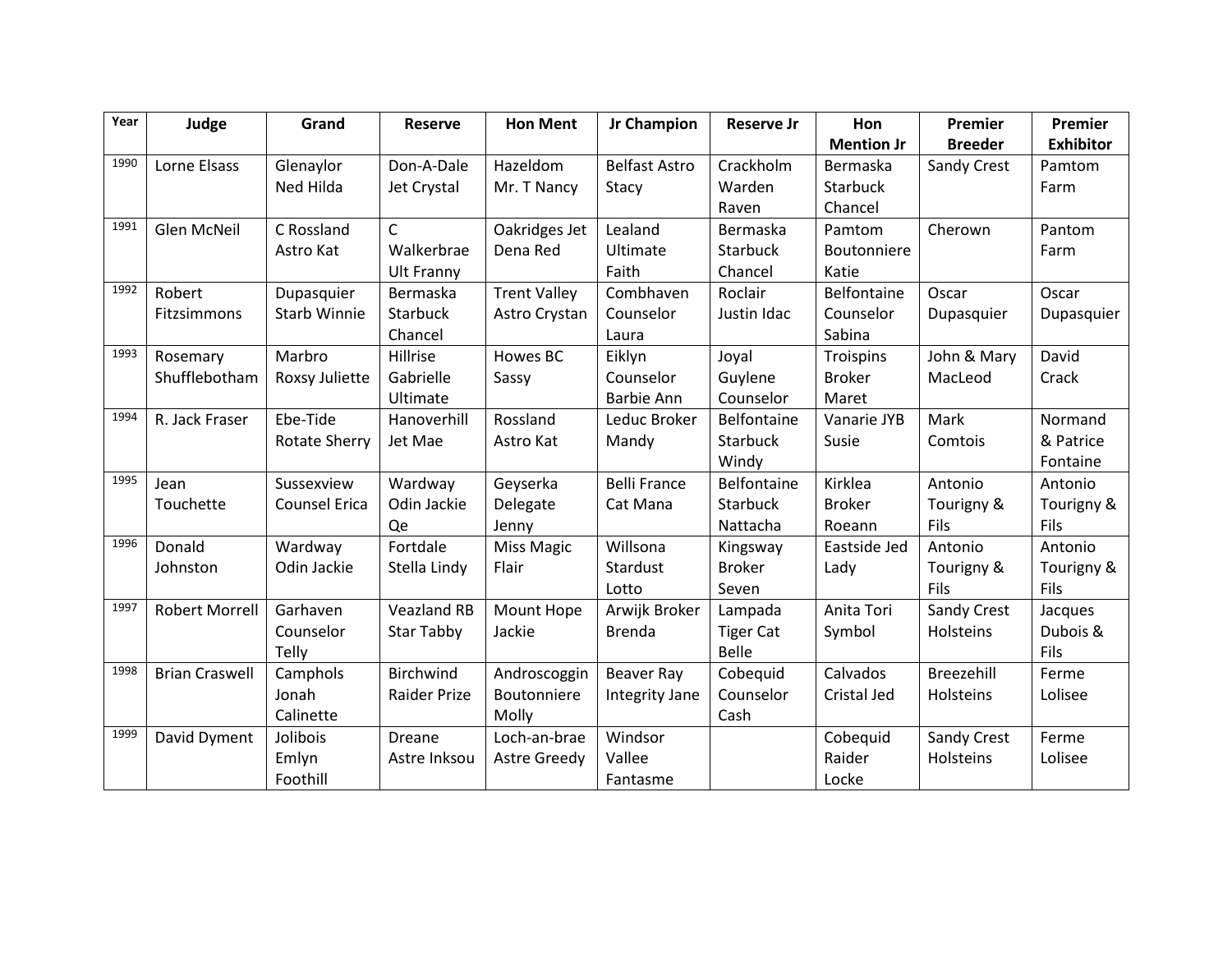| Year | Judge               | Grand                | <b>Reserve</b>       | <b>Hon Ment</b>     | Jr Champion          | <b>Reserve Jr</b>   | <b>Hon</b>        | Premier             | Premier            |
|------|---------------------|----------------------|----------------------|---------------------|----------------------|---------------------|-------------------|---------------------|--------------------|
|      |                     |                      |                      |                     |                      |                     | <b>Mention Jr</b> | <b>Breeder</b>      | <b>Exhibitor</b>   |
| 2000 | <b>Brian</b>        | Coveacres            | Combination          | Cherown Sy          | Belfontaine          | Elmlawn I           | Crovalley         | Cherown             | Normand            |
|      | Garrison            | Skychief             | Grant                | Delilah             | Marker               | Milan Lisa          | Denver            | Holsteins           | & Patrice          |
|      |                     | Rubina               | Kimona               |                     | Marguerite           |                     | Mindy             |                     | Fontaine           |
| 2001 |                     |                      |                      | No Show             | Foot                 | &Mouth              |                   |                     |                    |
| 2002 | Callum              | <b>Bozen Nicolas</b> | Awesome              | Breezehill          | <b>Brabantdale</b>   | McFadden            | Cobequid          | Herb                | Cobequid           |
|      | McKinven            | Nina                 | Marble               | <b>Astre Silver</b> | Triumphant           | Charles Leah        | Locke Key         | Henderson           | Holsteins          |
|      |                     |                      | Japhia               |                     | Celeste              |                     |                   |                     |                    |
| 2003 | Roger Turner        | Rossanne             | Sandy-River-         | Shearoad            | Kentville            | Ladyholm R          | Micheret          | <b>Breeze Hill</b>  | <b>Breeze Hill</b> |
|      |                     | James Macey          | y Rachel             | Milan               | Astro Christie       | Lindas              | Shiney            | Holsteins           | Holsteins          |
|      |                     |                      |                      | <b>Bernice</b>      |                      | Larina              | Terrason          |                     |                    |
| 2004 | Lowell              | <b>Brainwave</b>     | Mornholme            | Gillette            | Signature L.         | Dappledale          | Signature         | Ferme               | Cherry             |
|      | Lindsay             | Jolt Ilectric        | Gibson               | James               | Specks               | Lee Nicky           | Milano            | Gillette            | Crest              |
|      |                     |                      | Marquis              | Cabrelle            |                      |                     | Jennie            |                     | Holsteins          |
| 2005 | <b>Brent Walker</b> | Harrishill           | Ledjodale            | Glenaylor BC        | <b>Amlaird Astro</b> | Gillette            | Carlton           | <b>Cherry Crest</b> | Royalty            |
|      |                     | Integ Ivy Jean       | Astre Joy            | Ollie               | <b>Belle</b>         | Champion            | Toaster           | Holsteins           | Holsteins          |
|      |                     |                      |                      |                     |                      | Christmas           |                   |                     |                    |
| 2006 | John Crowley        | <b>Boreraig</b>      | Poplardell           | Hendercroft         | Hendercroft          | <b>Cherry Crest</b> | Windcroft         | S&J                 | S&J                |
|      |                     | Linjet Barb          | Gibson               | Triumphant          | Astronomical         | Astro               | Sam Sierra        | Villeneuve &        | Villeneuve         |
|      |                     |                      | Hagus                | Venture             | Flecia               | Sundae              |                   | Sons                | & Sons             |
| 2007 | Pierre Boulet       | Blondin              | <b>Boreraig Jolt</b> | Selbyvale           | Sildajak             | Combhaven           | Montdale          | S&J                 | S&J                |
|      |                     | Lyster Beauty        | Flair                | Outside             | Regiment             | Just a Touch        | Dundee Jan        | Villeneuve &        | Villeneuve         |
|      |                     |                      |                      | Lindsay             | Majesty              | of Class            |                   | Sons                | & Sons             |
| 2008 | Barclay             | Geno                 | Kingsway             | <b>Boreraig</b>     | <b>Blondin</b>       | Gillette            | Creastlea         | S&J                 | Royalty            |
|      | Phoenix             | Goldwyn              | Leduc                | Linjet Barb         | Dundee               | Goldwyn             | Sovereign         | Villeneuve &        | Holsteins          |
|      |                     | Limo                 | Gabriel              |                     | Sensass              | Miss                | Elizabeth         | Sons                |                    |
|      |                     |                      |                      |                     |                      | Universe            |                   |                     |                    |
| 2009 | Gerald              | <b>Blondin</b>       | Blay Joy             | Kingsway M          | <b>Gillette Miss</b> | Philmardo           | Starbrite         | Ferme               | Ferme              |
|      | Coughlin            | Lyster Beauty        | Jasper               | Goldwyn             | Damion               | Watch out           | Goldwyn           | <b>Blondin</b>      | Blondin            |
|      |                     |                      | Mallory              | Petra               |                      | I'm here            | Joy               |                     |                    |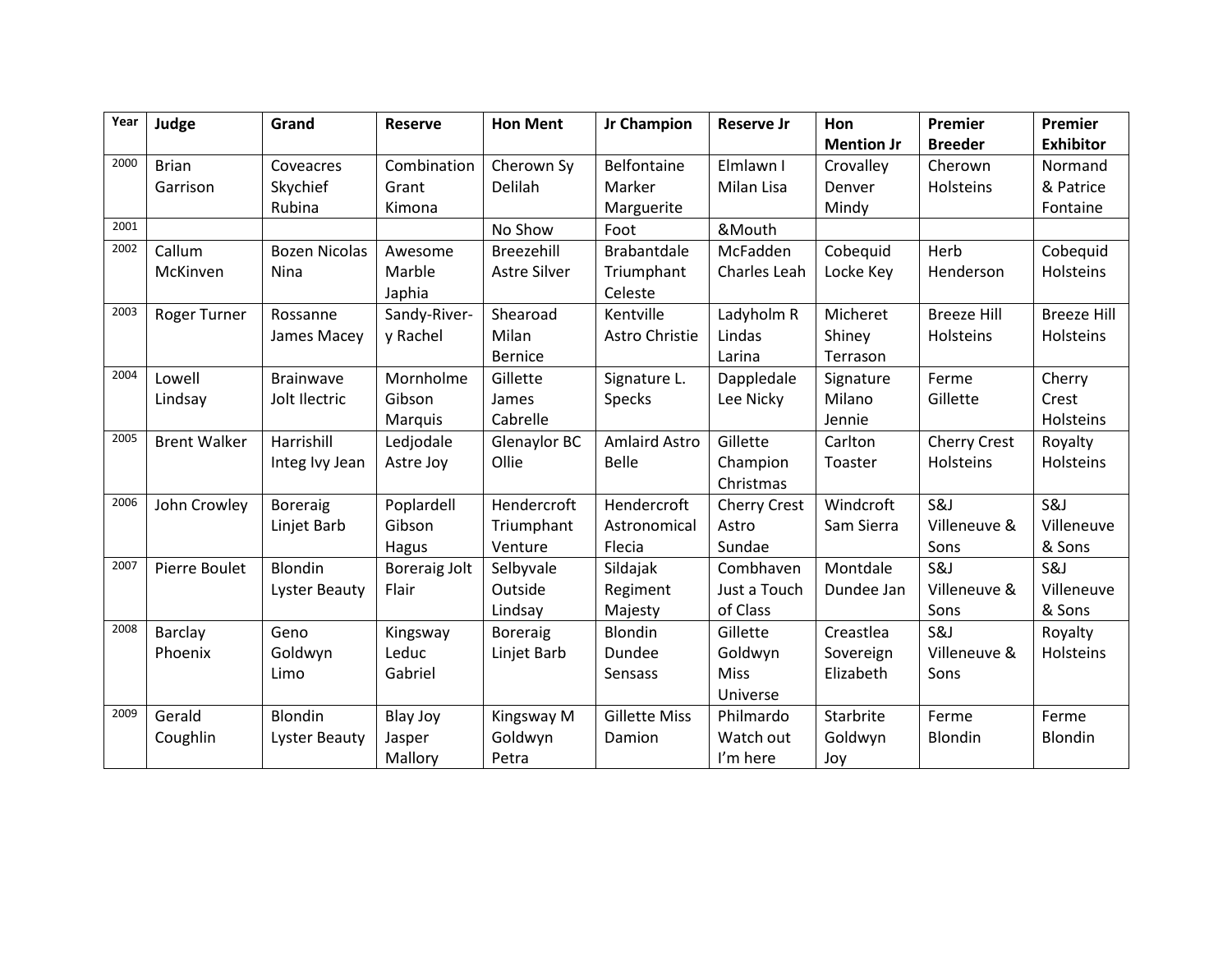| Year | Judge                     | Grand              | <b>Reserve</b>    | <b>Hon Ment</b>    | Jr Champion        | <b>Reserve Jr</b>   | Hon               | Premier             | Premier          |
|------|---------------------------|--------------------|-------------------|--------------------|--------------------|---------------------|-------------------|---------------------|------------------|
|      |                           |                    |                   |                    |                    |                     | <b>Mention Jr</b> | <b>Breeder</b>      | <b>Exhibitor</b> |
| 2010 | Theiry Jaton              | Willowholme        | Kendu             | Sudview            | Kingsway           | Greenlane           | <b>Dreamcrest</b> | Kingsway            | Ferme            |
|      |                           | Goldwyn            | Rubens            | Nordale Gold       | Jasper             | Jasper Sana         | Goldwyn           | farms               | Blondin          |
|      |                           | Jessica            | Valoria           | Liberty            | Cheetah            |                     | Frangelico        |                     |                  |
|      |                           |                    |                   |                    |                    |                     |                   |                     |                  |
| 2011 | Tommy Araki               | Rocky              | <b>DUBEAU</b>     | <b>BRADY VIEW</b>  | <b>FRANKHAVEN</b>  | <b>SMITHDEN</b>     | PHILMARDO         | <b>Cherry Crest</b> | Ferme            |
|      |                           | Mountain           | <b>JASPER</b>     | <b>DUNDEE</b>      | <b>ADOLF</b>       | <b>GOLDWYN</b>      | <b>WHY NOT</b>    | Holsteins           | Blondin          |
|      |                           | <b>Gold Winter</b> | <b>DECMBER</b>    | RAZZLE             | <b>FROLIC</b>      | <b>BREEZY</b>       | <b>GET LUCKY</b>  |                     |                  |
| 2012 | Bloyce                    | HAPPYDANNY         | <b>COBEQUID</b>   | <b>MEADOW</b>      | <b>R-E-W HAPPY</b> | <b>GILLETTE SID</b> | <b>VELTHUIS</b>   | Ferme               | Ferme            |
|      | Thompson                  | <b>JAYZ SUNDAY</b> | <b>GOLDWYN</b>    | <b>GREEN JEANY</b> | <b>GO LUCKY</b>    | <b>MISTERYDAY</b>   | <b>JASPER</b>     | Blondin             | Blondin          |
|      |                           |                    | <b>LENO</b>       | <b>OUTSIDE</b>     |                    |                     | <b>JANICE</b>     |                     |                  |
| 2013 | Adam Liddle               | <b>MS PRIDE</b>    | <b>DESNETTE</b>   | <b>SUDVIEW</b>     | <b>SIGNATURE R</b> | <b>WINRIGHT</b>     | OLD-ACRES         | GenCom              | <b>Bruce and</b> |
|      |                           | <b>GOLD INVITE</b> | <b>ALEXIA</b>     | <b>NORDALE</b>     | <b>KATNESS</b>     | <b>SID</b>          | <b>GOLD</b>       | Holsteins           | Susan            |
|      |                           | 761                | <b>ROSEPLEX</b>   | GOLD               |                    | <b>ELEGANCE</b>     | SIDNEY            |                     | Mode             |
|      |                           |                    |                   | <b>LIBERTY</b>     |                    |                     |                   |                     |                  |
| 2014 | <b>Bruce Mode</b>         | <b>ROGGUA</b>      | <b>DRUMLEE</b>    | <b>MS ATWOOD</b>   | <b>DEVANS</b>      | <b>SICY BALLET</b>  | SAGAMIE           | <b>FERME</b>        | <b>FERME</b>     |
|      |                           | <b>DUNDEE</b>      | <b>MISCHIEF</b>   | <b>MADISON</b>     | <b>REMARK</b>      | <b>ATWOOD</b>       | <b>ATWOOD</b>     | <b>BLONDIN</b>      | <b>BLONDIN</b>   |
|      |                           | <b>EVELYNE</b>     | <b>DENISON</b>    |                    | <b>DEMPSEY</b>     |                     | <b>MIKAELA</b>    |                     |                  |
| 2014 | Intermediate<br>Champions | <b>CHARWILL</b>    | <b>BROOKVILLA</b> | GRILLSDALE         |                    |                     |                   | <b>PETER</b>        | <b>VELTHUIS</b>  |
|      |                           | <b>ATTIC MARCY</b> | <b>GOLDWYN</b>    | <b>DUNDEE</b>      |                    |                     | <b>JR Banners</b> | RYLARSDAM           | <b>FARMS</b>     |
|      |                           |                    | <b>BROOKS</b>     | <b>WORKOUT</b>     |                    |                     |                   |                     |                  |
| 2015 | Pat Conroy                | CAVANALECK         | <b>COBEQUID</b>   | <b>BLONDIN</b>     | <b>BELFAST</b>     | <b>BONNIE</b>       | <b>CERPOLAIT</b>  | <b>FERME</b>        | <b>FERME</b>     |
|      |                           | <b>DEMPSEY</b>     | <b>GOLDWYN</b>    | <b>GOLDWYN</b>     | <b>DOORMAN</b>     | <b>BRAE APE</b>     | <b>DOORMAN</b>    | <b>BLONDIN</b>      | <b>BLONDIN</b>   |
|      |                           | <b>BOZICA</b>      | <b>LENO</b>       | <b>SUNSATION</b>   | <b>LOVESTRUCK</b>  | <b>AFRICA</b>       | <b>ROSELYNE</b>   |                     |                  |
|      | Intermediate<br>Champions | CAVANALECK         | <b>BLONDIN</b>    | <b>MABEL</b>       |                    |                     |                   | Andrew              | Bruce and        |
|      |                           | <b>DEMPSEY</b>     | <b>GOLDWYN</b>    | <b>FEVER</b>       |                    |                     | <b>JR Banners</b> | McOuat              | Susan            |
|      |                           | <b>BOZICA</b>      | <b>SUNSATION</b>  | <b>DIVINARE</b>    |                    |                     |                   |                     | Mode             |